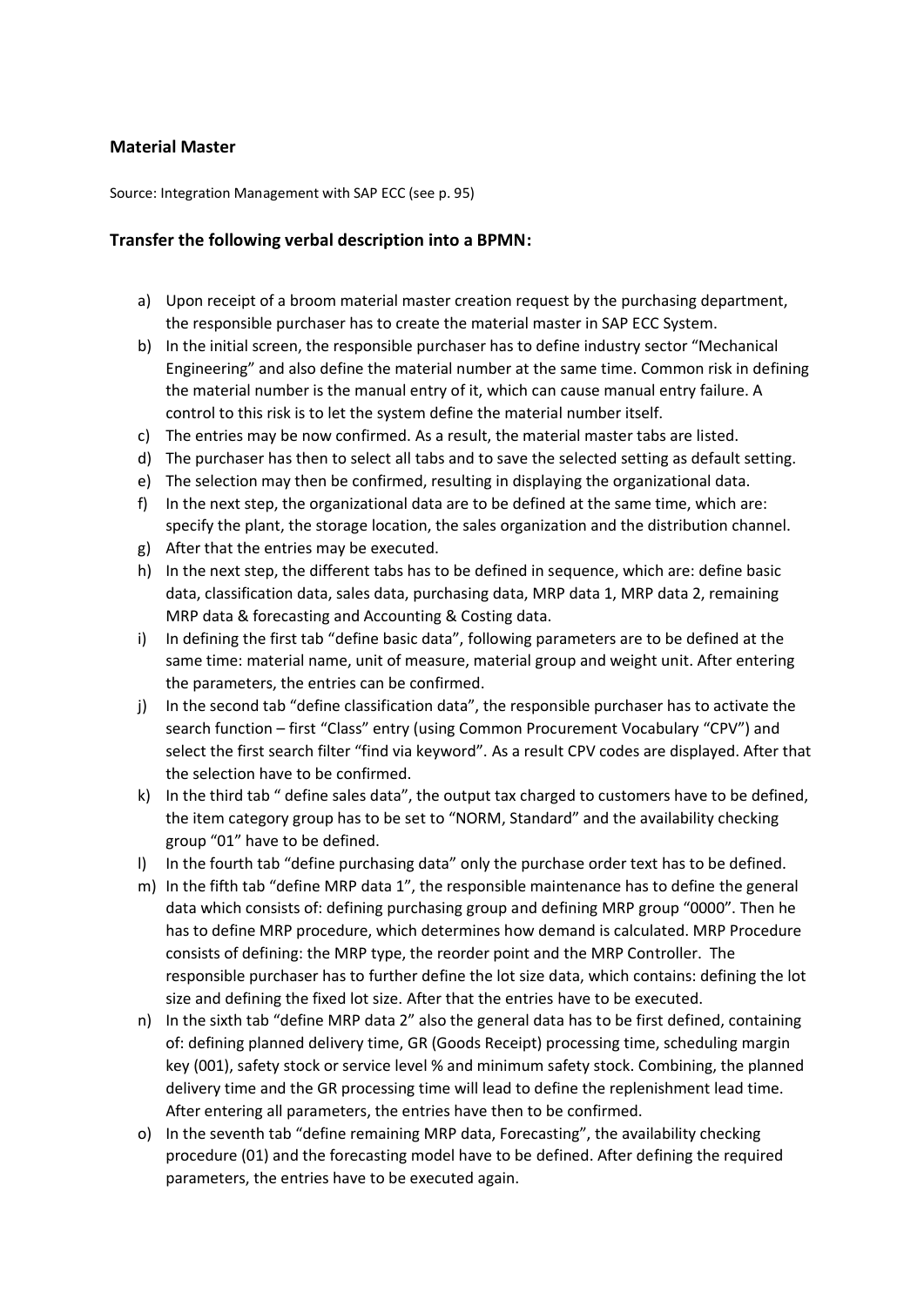- p) In the last tab "define Accounting & Costing data", the valuation parameters have to be defined, which contains of: defining valuation class, price control and the price. In defining the price control, the responsible purchaser can either select variable moving average (V) or select standard price (S). After entering the required parameters, the entries have to be executed again.
- q) The last step in this process is to save the material master and finally the material master for the boom is successfully created.

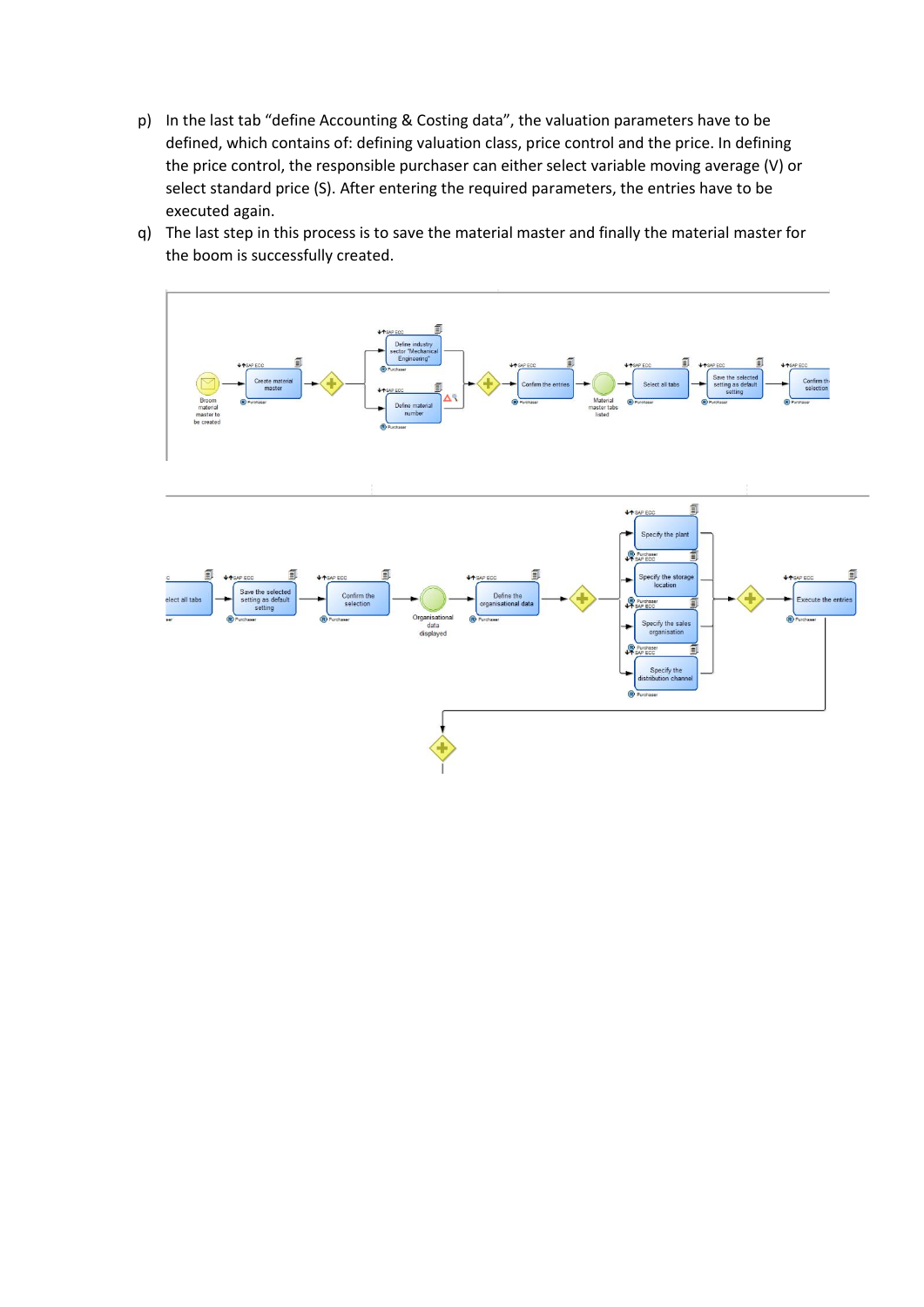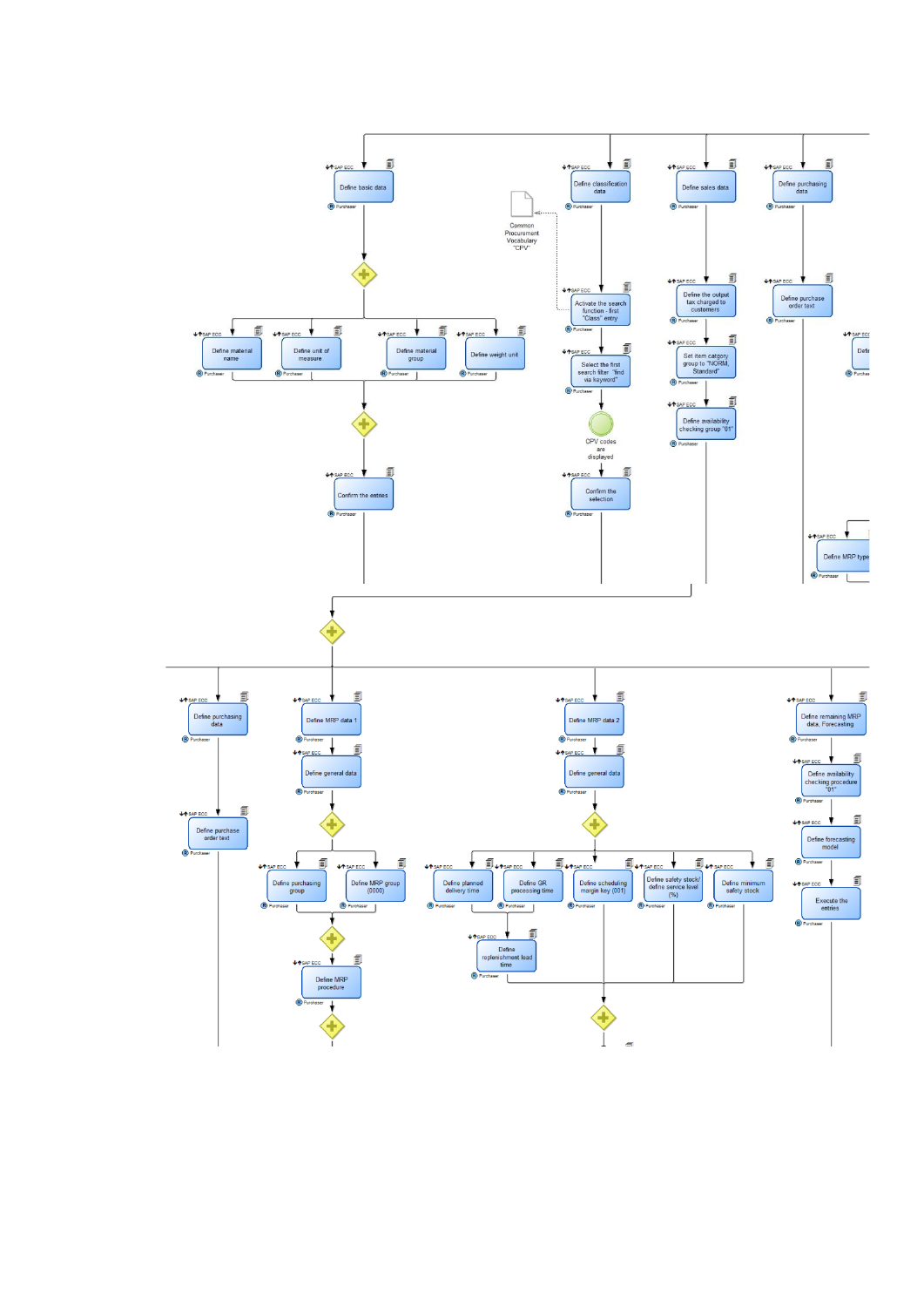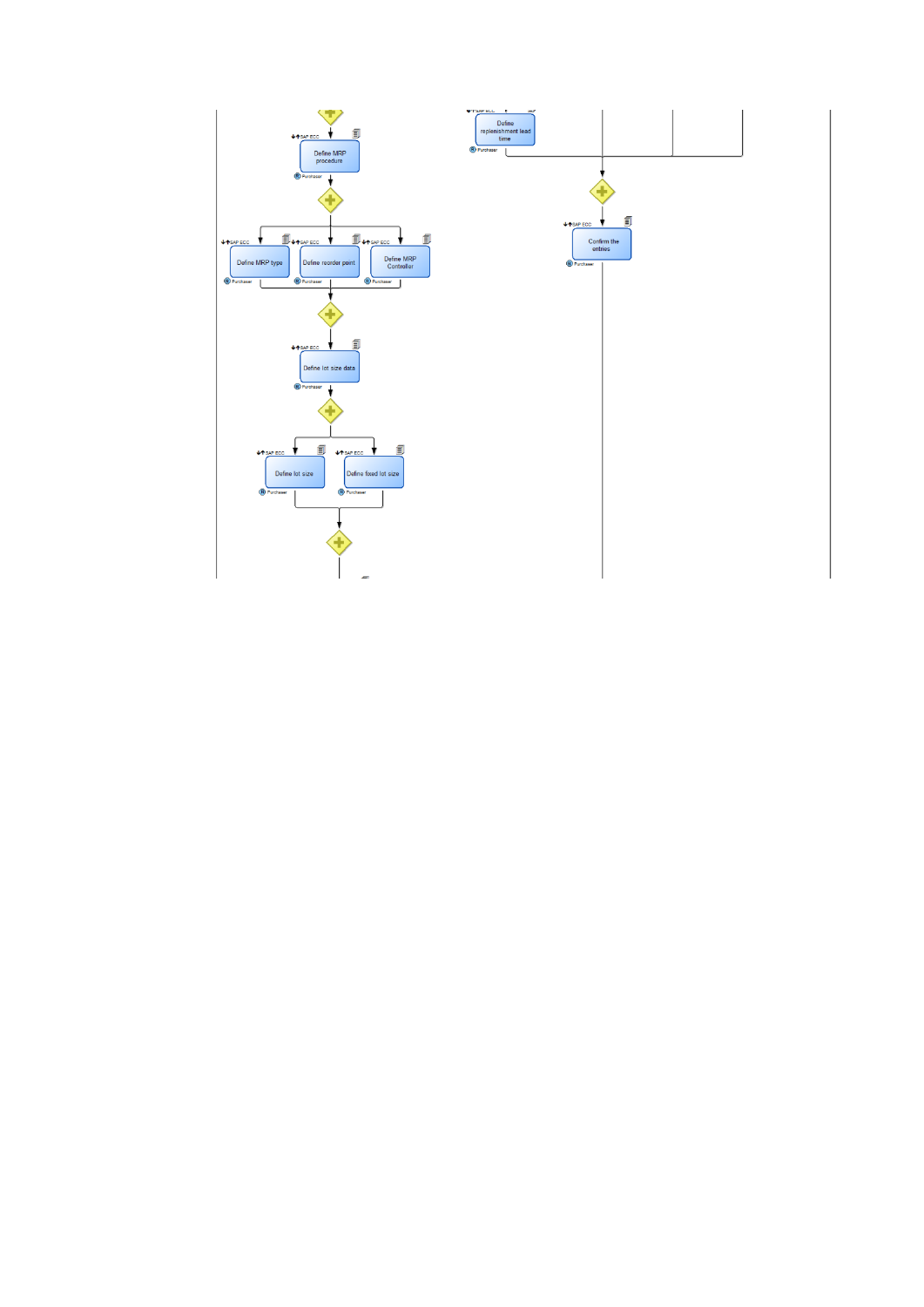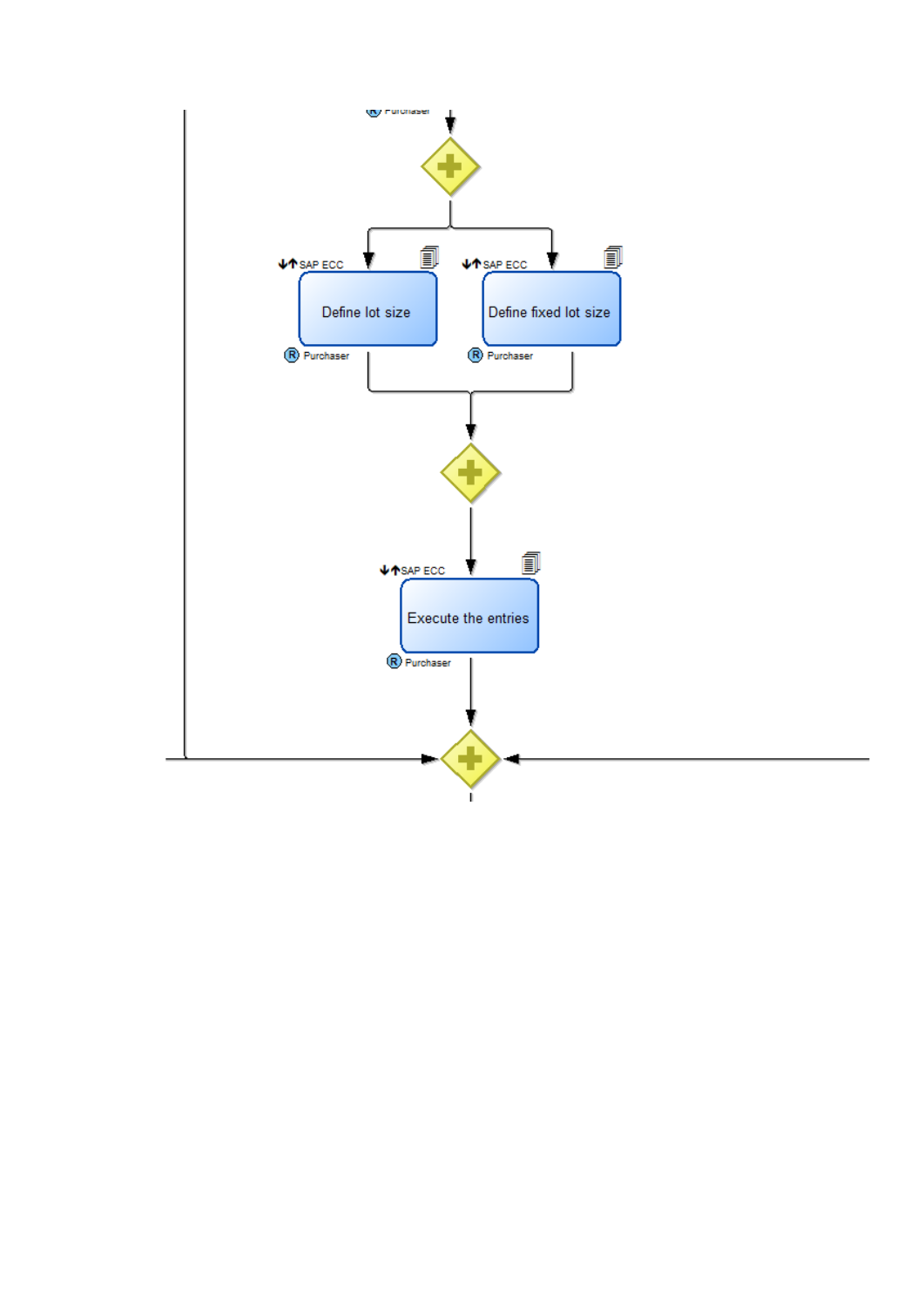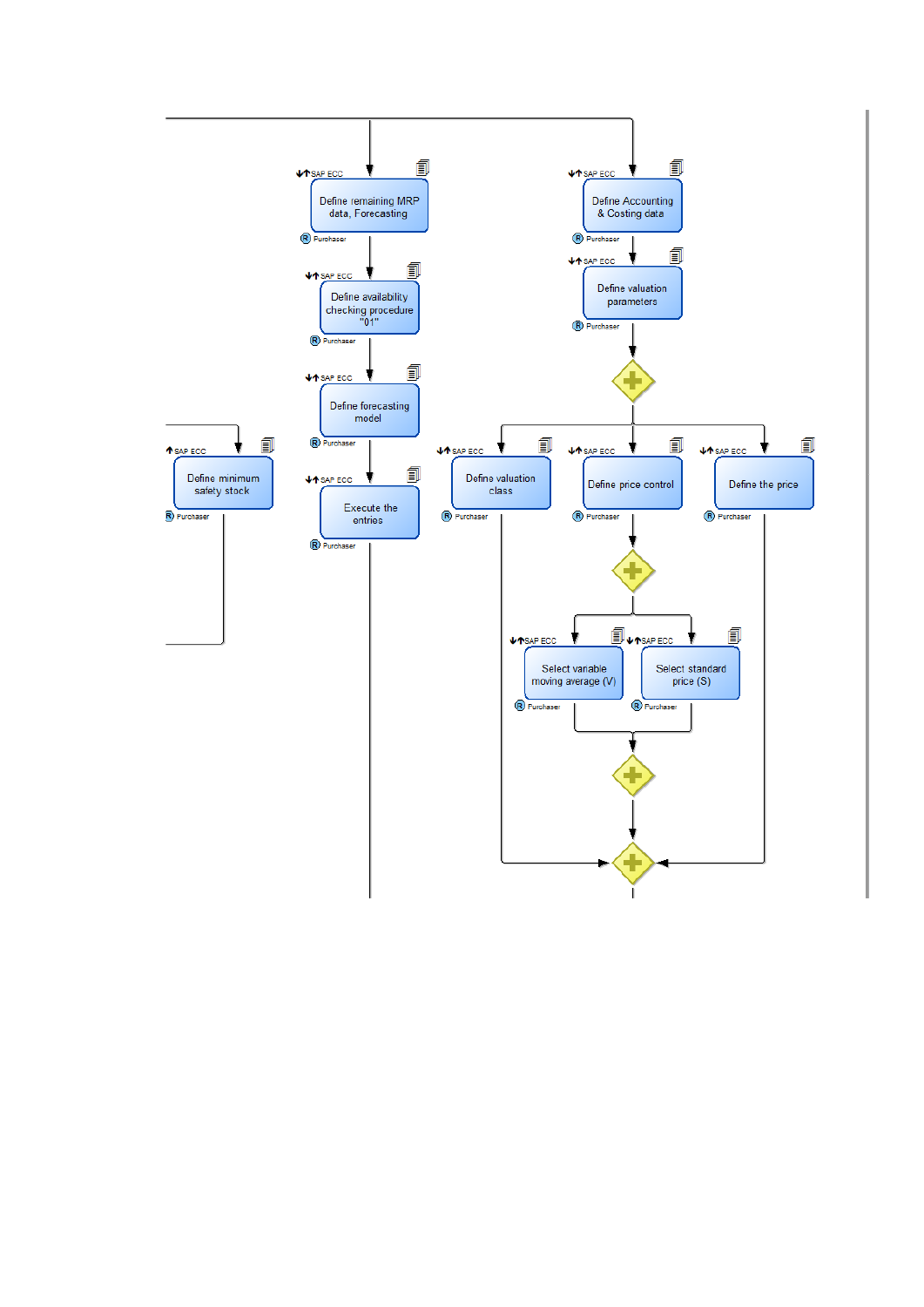